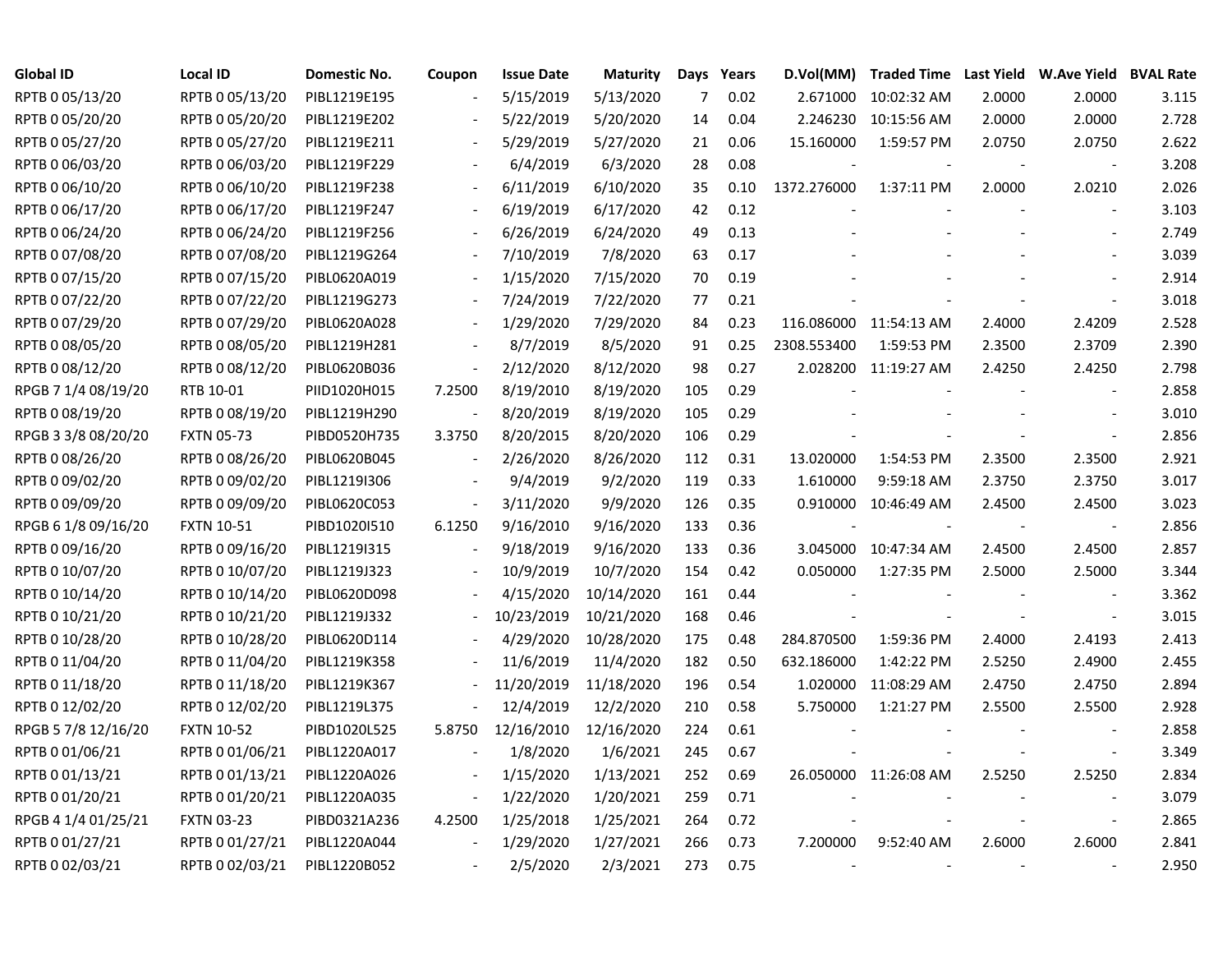| <b>Global ID</b>     | Local ID          | Domestic No. | Coupon                   | <b>Issue Date</b> | <b>Maturity</b>  | Days | Years | D.Vol(MM)      |                         |        | Traded Time Last Yield W.Ave Yield BVAL Rate |       |
|----------------------|-------------------|--------------|--------------------------|-------------------|------------------|------|-------|----------------|-------------------------|--------|----------------------------------------------|-------|
| RPTB 0 02/10/21      | RPTB 0 02/10/21   | PIBL1220B061 |                          | 2/12/2020         | 2/10/2021        | 280  | 0.77  |                |                         |        |                                              | 3.173 |
| RPTB 0 02/17/21      | RPTB 0 02/17/21   | PIBL1220B070 |                          | 2/19/2020         | 2/17/2021        | 287  | 0.79  | 12.715000      | 1:11:21 PM              | 2.6500 | 2.7524                                       | 3.547 |
| RPTB 0 02/24/21      | RPTB 0 02/24/21   | PIBL1220B089 | $\overline{\phantom{a}}$ | 2/26/2020         | 2/24/2021        | 294  | 0.81  |                |                         |        |                                              | 3.359 |
| RPGB 7 3/8 03/03/21  | RTB 10-02         | PIID1021C027 | 7.3750                   | 3/3/2011          | 3/3/2021         | 301  | 0.82  |                |                         |        | $\overline{\phantom{a}}$                     | 2.886 |
| RPTB 0 03/03/21      | RPTB 0 03/03/21   | PIBL1220C097 | $\overline{\phantom{a}}$ | 3/4/2020          | 3/3/2021         | 301  | 0.82  | 1.353000       | 1:22:12 PM              | 2.7500 | 2.7690                                       | 3.079 |
| RPTB 0 03/10/21      | RPTB 0 03/10/21   | PIBL1220C104 | $\overline{\phantom{a}}$ | 3/11/2020         | 3/10/2021        | 308  | 0.84  | 0.079000       | 1:22:39 PM              | 2.7500 | 2.7500                                       | 3.102 |
| RPTB 0 03/17/21      | RPTB 0 03/17/21   | PIBL1220C113 | $\overline{\phantom{a}}$ | 3/18/2020         | 3/17/2021        | 315  | 0.86  |                |                         |        |                                              | 2.973 |
| RPGB 3 1/2 03/20/21  | <b>FXTN 07-57</b> | PIBD0721C574 | 3.5000                   | 3/20/2014         | 3/20/2021        | 318  | 0.87  | 13.800000      | 9:22:21 AM              | 2.8450 | 2.8450                                       | 2.894 |
| RPTB 0 04/07/21      | RPTB 0 04/07/21   | PIBL1220D149 | $\blacksquare$           | 4/8/2020          | 4/7/2021         | 336  | 0.92  | 0.500000       | 10:01:25 AM             | 2.7500 | 2.7500                                       | 2.885 |
| RPTB 0 04/14/21      | RPTB 0 04/14/21   | PIBL1220D158 | $\overline{\phantom{a}}$ | 4/15/2020         | 4/14/2021        | 343  | 0.94  |                |                         |        | $\overline{\phantom{a}}$                     | 3.064 |
| RPTB 0 04/21/21      | RPTB 0 04/21/21   | PIBL1220D167 | $\blacksquare$           | 4/22/2020         | 4/21/2021        | 350  | 0.96  | 4.780000       | 9:26:00 AM              | 2.9750 | 2.9750                                       | 3.006 |
| RPGB 6 1/2 04/28/21  | <b>FXTN 10-53</b> | PIBD1021D531 | 6.5000                   | 4/28/2011         | 4/28/2021        | 357  | 0.98  |                |                         |        | $\overline{\phantom{a}}$                     | 2.885 |
| RPTB 0 04/28/21      | RPTB 0 04/28/21   | PIBL1220D176 | $\blacksquare$           | 4/29/2020         | 4/28/2021        | 357  | 0.98  | 402.220000     | 1:30:04 PM              | 2.6500 | 2.7125                                       | 2.801 |
| RPTB 0 05/05/21      | RPTB 0 05/05/21   | PIBL1220E184 | $\overline{\phantom{a}}$ | 5/6/2020          | 5/5/2021         | 364  | 1.00  | 674.538000     | 1:55:29 PM              | 2.8000 | 2.8310                                       | 2.830 |
| RPGB 4 7/8 06/13/21  | RTB 03-09         | PIID0321F092 | 4.8750                   | 6/13/2018         | 6/13/2021        | 403  | 1.10  | 55.835570      | 1:09:40 PM              | 2.9200 | 2.8349                                       | 2.861 |
| RPGB 5 3/4 10/20/21  | RTB 10-03         | PIID1021J039 | 5.7500                   | 10/20/2011        | 10/20/2021       | 532  | 1.46  |                |                         |        |                                              | 2.910 |
| RPGB 5 3/4 11/24/21  | <b>FXTN 10-55</b> | PIBD1021K551 | 5.7500                   | 11/24/2011        | 11/24/2021       | 567  | 1.55  |                |                         |        |                                              | 2.965 |
| RPGB 6 3/8 01/19/22  | <b>FXTN 10-54</b> | PIBD1022G545 | 6.3750                   | 7/19/2011         | 1/19/2022        | 623  | 1.71  |                |                         |        | $\sim$                                       | 2.940 |
| RPGB 4 01/26/22      | <b>FXTN 05-74</b> | PIBD0522A747 | 4.0000                   | 1/26/2017         | 1/26/2022        | 630  | 1.73  | 324.490000     | 1:16:28 PM              | 2.9000 | 2.9146                                       | 2.911 |
| RPGB 15 03/14/22     | <b>FXTN 20-02</b> | PIBD2022C021 | 15.0000                  | 3/14/2002         | 3/14/2022        | 677  | 1.85  |                |                         |        | $\overline{\phantom{a}}$                     | 2.934 |
| RPGB 4 3/4 07/04/22  | <b>FXTN 03-24</b> | PIBD0322G247 | 4.7500                   | 7/4/2019          | 7/4/2022         | 789  | 2.16  | 1380.000000    | 1:56:56 PM              | 2.9175 | 2.9038                                       | 2.904 |
| RPGB 4 7/8 08/02/22  | <b>FXTN 10-56</b> | PIBD1022H562 | 4.8750                   | 8/2/2012          | 8/2/2022         | 818  | 2.24  |                |                         |        | $\overline{\phantom{a}}$                     | 2.960 |
| RPGB 4 3/4 09/13/22  | <b>FXTN 10-57</b> | PIBD1022I570 | 4.7500                   | 9/13/2012         | 9/13/2022        | 860  | 2.36  |                |                         |        | $\overline{\phantom{a}}$                     | 2.967 |
| RPGB 12 3/4 10/17/22 | <b>FXTN 20-03</b> | PIBD2022J033 | 12.7500                  | 10/17/2002        | 10/17/2022       | 894  | 2.45  |                |                         |        | $\blacksquare$                               | 2.973 |
| RPGB 4 5/8 12/04/22  | RTB 05-11         | PIID0522L114 | 4.6250                   | 12/4/2017         | 12/4/2022        | 942  | 2.58  | 1667.100000    | 1:53:13 PM              | 2.9150 | 2.9101                                       | 2.914 |
| RPGB 4 12/06/22      | <b>FXTN 10-58</b> | PIBD1022L585 | 4.0000                   | 12/6/2012         | 12/6/2022        | 944  | 2.59  |                |                         |        | $\overline{\phantom{a}}$                     | 2.990 |
| RPGB 4 3/8 02/11/23  | RTB 03-10         | PIID0323B101 | 4.3750                   | 2/11/2020         | 2/11/2023 1,011  |      | 2.77  | 923.760000     | 1:39:47 PM              | 2.9250 | 2.9240                                       | 2.926 |
| RPGB 13 02/20/23     | <b>FXTN 20-04</b> | PIBD2023B048 | 13.0000                  | 2/20/2003         | 2/20/2023 1,020  |      | 2.79  |                |                         |        |                                              | 2.995 |
| RPGB 5 1/2 03/08/23  | <b>FXTN 05-75</b> | PIBD0523C752 | 5.5000                   | 3/8/2018          | 3/8/2023 1,036   |      | 2.84  |                |                         |        | $\sim$                                       | 3.048 |
| RPGB 3 1/2 04/21/23  | <b>FXTN 07-58</b> | PIBD0723D588 | 3.5000                   | 4/21/2016         | 4/21/2023 1,080  |      | 2.96  |                | 120.000000 11:28:17 AM  | 3.0100 | 3.0008                                       | 3.031 |
| RPGB 11 7/8 05/29/23 | <b>FXTN 20-05</b> | PIBD2023E054 | 11.8750                  | 5/29/2003         | 5/29/2023 1,118  |      | 3.06  |                |                         |        | $\blacksquare$                               | 3.011 |
| RPGB 3 1/4 08/15/23  | RTB 10-04         | PIID1023H046 | 3.2500                   | 8/15/2013         | 8/15/2023 1,196  |      | 3.27  |                | 172.800000 11:29:00 AM  | 3.2450 | 3.0418                                       | 3.045 |
| RPGB 11 3/8 10/23/23 | <b>FXTN 20-06</b> | PIBD2023J068 | 11.3750                  | 10/23/2003        | 10/23/2023 1,265 |      | 3.46  |                |                         |        | $\sim$                                       | 3.032 |
| RPGB 6 1/4 03/12/24  | RTB 05-12         | PIID0524C129 | 6.2500                   | 3/12/2019         | 3/12/2024 1,406  |      | 3.85  |                | 1155.000000 11:57:21 AM | 2.9750 | 2.9731                                       | 2.973 |
| RPGB 4 1/2 04/20/24  | <b>FXTN 07-59</b> | PIBD0724D595 | 4.5000                   | 4/20/2017         | 4/20/2024 1,445  |      | 3.96  | $\blacksquare$ |                         |        |                                              | 3.199 |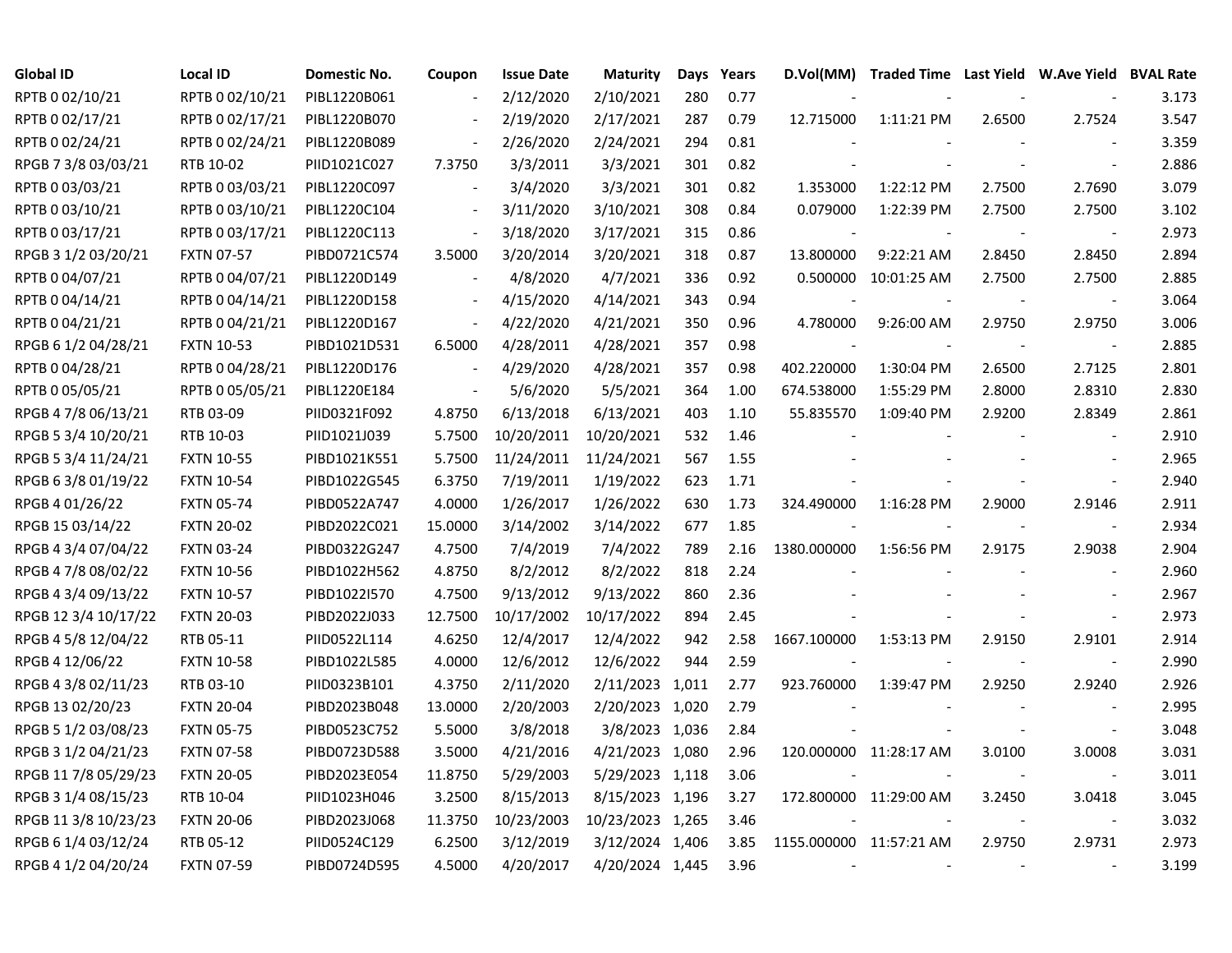| <b>Global ID</b>     | <b>Local ID</b>   | Domestic No. | Coupon  | <b>Issue Date</b> | <b>Maturity</b>        | Days | Years | D.Vol(MM)                | Traded Time Last Yield W.Ave Yield BVAL Rate |                          |                          |       |
|----------------------|-------------------|--------------|---------|-------------------|------------------------|------|-------|--------------------------|----------------------------------------------|--------------------------|--------------------------|-------|
| RPGB 12 3/8 06/03/24 | <b>FXTN 20-07</b> | PIBD2024F075 | 12.3750 | 6/3/2004          | 6/3/2024 1,489         |      | 4.08  |                          |                                              |                          |                          | 3.063 |
| RPGB 12 7/8 08/05/24 | <b>FXTN 20-08</b> | PIBD2024H086 | 12.8750 | 8/5/2004          | 8/5/2024 1,552         |      | 4.25  |                          |                                              |                          |                          | 3.071 |
| RPGB 4 1/8 08/20/24  | <b>FXTN 10-59</b> | PIBD1024H595 | 4.1250  | 8/20/2014         | 8/20/2024 1,567        |      | 4.29  |                          |                                              |                          |                          | 3.199 |
| RPGB 4 1/4 10/17/24  | <b>FXTN 05-76</b> | PIBD0524J762 | 4.2500  | 10/17/2019        | 10/17/2024 1,625       |      | 4.45  | 3050.000000 10:33:53 AM  |                                              | 2.9750                   | 2.9750                   | 2.978 |
| RPGB 13 3/4 11/11/24 | <b>FXTN 20-09</b> | PIBD2024K091 | 13.7500 | 11/11/2004        | 11/11/2024 1,650       |      | 4.52  |                          |                                              |                          | $\overline{\phantom{a}}$ | 3.084 |
| RPGB 5 3/4 04/12/25  | FXTN 07-61        | PIBD0725D618 | 5.7500  | 4/12/2018         | 4/12/2025 1,802        |      | 4.93  | 230.170000               | 1:26:09 PM                                   | 3.0675                   | 3.0745                   | 2.994 |
| RPGB 12 1/8 04/14/25 | <b>FXTN 20-10</b> | PIBD2025D103 | 12.1250 | 4/14/2005         | 4/14/2025 1,804        |      | 4.94  |                          |                                              |                          | $\blacksquare$           | 3.105 |
| RPGB 3 5/8 09/09/25  | <b>FXTN 10-60</b> | PIBD1025I608 | 3.6250  | 9/9/2015          | 9/9/2025 1,952         |      | 5.34  |                          | 30.000000 10:54:26 AM                        | 3.2250                   | 3.2250                   | 3.099 |
| RPGB 12 1/8 10/20/25 | <b>FXTN 20-11</b> | PIBD2025J116 | 12.1250 | 10/20/2005        | 10/20/2025 1,993       |      | 5.46  |                          |                                              |                          | $\overline{\phantom{a}}$ | 3.133 |
| RPGB 18 1/4 11/29/25 | <b>FXTN 25-01</b> | PIBD2525K015 | 18.2500 | 11/29/2000        | 11/29/2025 2,033       |      | 5.57  |                          |                                              |                          | $\sim$                   | 3.139 |
| RPGB 10 1/4 01/19/26 | <b>FXTN 20-12</b> | PIBD2026A122 | 10.2500 | 1/19/2006         | 1/19/2026 2,084        |      | 5.71  |                          |                                              |                          | $\overline{\phantom{a}}$ | 3.146 |
| RPGB 6 1/4 02/14/26  | <b>FXTN 07-62</b> | PIBD0726B627 | 6.2500  | 2/14/2019         | 2/14/2026 2,110        |      | 5.78  | 280.670000               | 1:29:46 PM                                   | 3.0900                   | 3.0914                   | 3.094 |
| RPGB 3 1/2 09/20/26  | RTB 10-05         | PIID1026I057 | 3.5000  | 9/20/2016         | 9/20/2026 2,328        |      | 6.37  |                          | 294.000000 11:48:32 AM                       | 3.5000                   | 3.5054                   | 3.496 |
| RPGB 6 1/4 10/20/26  | RTB 15-01         | PIID1526J019 | 6.2500  | 10/20/2011        | 10/20/2026 2,358       |      | 6.46  |                          |                                              |                          | $\blacksquare$           | 3.190 |
| RPGB 8 12/07/26      | <b>FXTN 20-13</b> | PIBD2026L139 | 8.0000  | 12/7/2006         | 12/7/2026 2,406        |      | 6.59  |                          |                                              |                          |                          | 3.216 |
| RPGB 5 3/8 03/01/27  | RTB 15-02         | PIID1527C023 | 5.3750  | 3/1/2012          | 3/1/2027 2,490         |      | 6.82  |                          |                                              |                          |                          | 3.210 |
| RPGB 4 3/4 05/04/27  | <b>FXTN 10-61</b> | PIBD1027E617 | 4.7500  | 5/4/2017          | 5/4/2027 2,554         |      | 6.99  |                          |                                              |                          |                          | 3.223 |
| RPGB 8 5/8 09/06/27  | <b>FXTN 20-14</b> | PIBD2027I140 | 8.6250  | 9/6/2007          | 9/6/2027 2,679         |      | 7.34  |                          |                                              |                          | $\overline{\phantom{a}}$ | 3.423 |
| RPGB 6 1/4 03/22/28  | <b>FXTN 10-63</b> | PIBD1028C635 | 6.2500  | 3/22/2018         | 3/22/2028 2,877        |      | 7.88  | 1838.590000 11:04:17 AM  |                                              | 3.3000                   | 3.3238                   | 3.300 |
| RPGB 9 1/2 12/04/28  | <b>FXTN 20-15</b> | PIBD2028L151 | 9.5000  | 12/4/2008         | 12/4/2028 3,134        |      | 8.58  |                          |                                              |                          | $\blacksquare$           | 3.373 |
| RPGB 6 7/8 01/10/29  | <b>FXTN 10-64</b> | PIBD1029A644 | 6.8750  | 1/10/2019         | 1/10/2029 3,171        |      | 8.68  | 2887.629000              | 1:59:57 PM                                   | 3.1750                   | 3.2006                   | 3.184 |
| RPGB 8 3/4 05/27/30  | <b>FXTN 20-16</b> | PIBD2030E166 | 8.7500  | 5/27/2010         | 5/27/2030 3,673 10.06  |      |       |                          |                                              |                          | $\overline{\phantom{a}}$ | 3.502 |
| RPGB 12 1/2 07/28/30 | <b>FXTN 25-02</b> | PIBD2530G029 | 12.5000 | 7/28/2005         | 7/28/2030 3,735 10.23  |      |       |                          |                                              |                          | $\overline{\phantom{a}}$ | 3.386 |
| RPGB 11 1/4 01/26/31 | <b>FXTN 25-03</b> | PIBD2531A032 | 11.2500 | 1/26/2006         | 1/26/2031 3,917 10.72  |      |       |                          |                                              |                          | $\blacksquare$           | 3.408 |
| RPGB 8 07/19/31      | <b>FXTN 20-17</b> | PIBD2031G171 | 8.0000  | 7/19/2011         | 7/19/2031 4,091 11.20  |      |       | 141.200000               | 1:00:34 PM                                   | 3.4275                   | 3.4004                   | 3.409 |
| RPGB 9 3/8 10/05/31  | <b>FXTN 25-04</b> | PIBD2531J042 | 9.3750  | 10/5/2006         | 10/5/2031 4,169 11.41  |      |       |                          |                                              |                          | $\overline{\phantom{a}}$ | 3.452 |
| RPGB 5 7/8 02/02/32  | <b>FXTN 20-18</b> | PIBD2032B183 | 5.8750  | 2/2/2012          | 2/2/2032 4,289 11.74   |      |       |                          |                                              |                          | $\overline{\phantom{a}}$ | 3.478 |
| RPGB 5 7/8 03/01/32  | RTB 20-01         | PIID2032C014 | 5.8750  | 3/1/2012          | 3/1/2032 4,317 11.82   |      |       | 120.188000               | 1:08:10 PM                                   | 3.9500                   | 3.6789                   | 3.675 |
| RPGB 5 3/4 09/27/32  | <b>FXTN 20-19</b> | PIBD2032I195 | 5.7500  | 9/27/2012         | 9/27/2032 4,527 12.39  |      |       |                          |                                              |                          | $\overline{\phantom{a}}$ | 3.535 |
| RPGB 8 1/2 11/29/32  | <b>FXTN 25-05</b> | PIBD2532K057 | 8.5000  | 11/29/2007        | 11/29/2032 4,590 12.57 |      |       |                          | 0.581000 10:26:00 AM                         | 3.6500                   | 3.6500                   | 3.550 |
| RPGB 3 5/8 03/21/33  | <b>FXTN 20-20</b> | PIBD2033C206 | 3.6250  | 3/21/2013         | 3/21/2033 4,702 12.87  |      |       |                          | 20.000000 11:01:06 AM                        | 3.9500                   | 3.9750                   | 3.950 |
| RPGB 9 1/4 11/05/34  | <b>FXTN 25-06</b> | PIBD2534K062 | 9.2500  | 11/5/2009         | 11/5/2034 5,296 14.50  |      |       |                          |                                              |                          | $\blacksquare$           | 3.735 |
| RPGB 8 09/30/35      | <b>FXTN 25-07</b> | PIBD2535I071 | 8.0000  | 9/30/2010         | 9/30/2035 5,625 15.40  |      |       |                          |                                              |                          | $\blacksquare$           | 3.869 |
| RPGB 8 1/8 12/16/35  | <b>FXTN 25-08</b> | PIBD2535L086 | 8.1250  | 12/16/2010        | 12/16/2035 5,702 15.61 |      |       | 2.000000                 | 1:05:42 PM                                   | 4.0875                   | 4.0875                   | 4.123 |
| RPGB 7 5/8 09/29/36  | <b>FXTN 25-09</b> | PIBD2536I097 | 7.6250  | 9/29/2011         | 9/29/2036 5,990 16.40  |      |       | $\overline{\phantom{a}}$ |                                              | $\overline{\phantom{a}}$ | $\blacksquare$           | 3.906 |